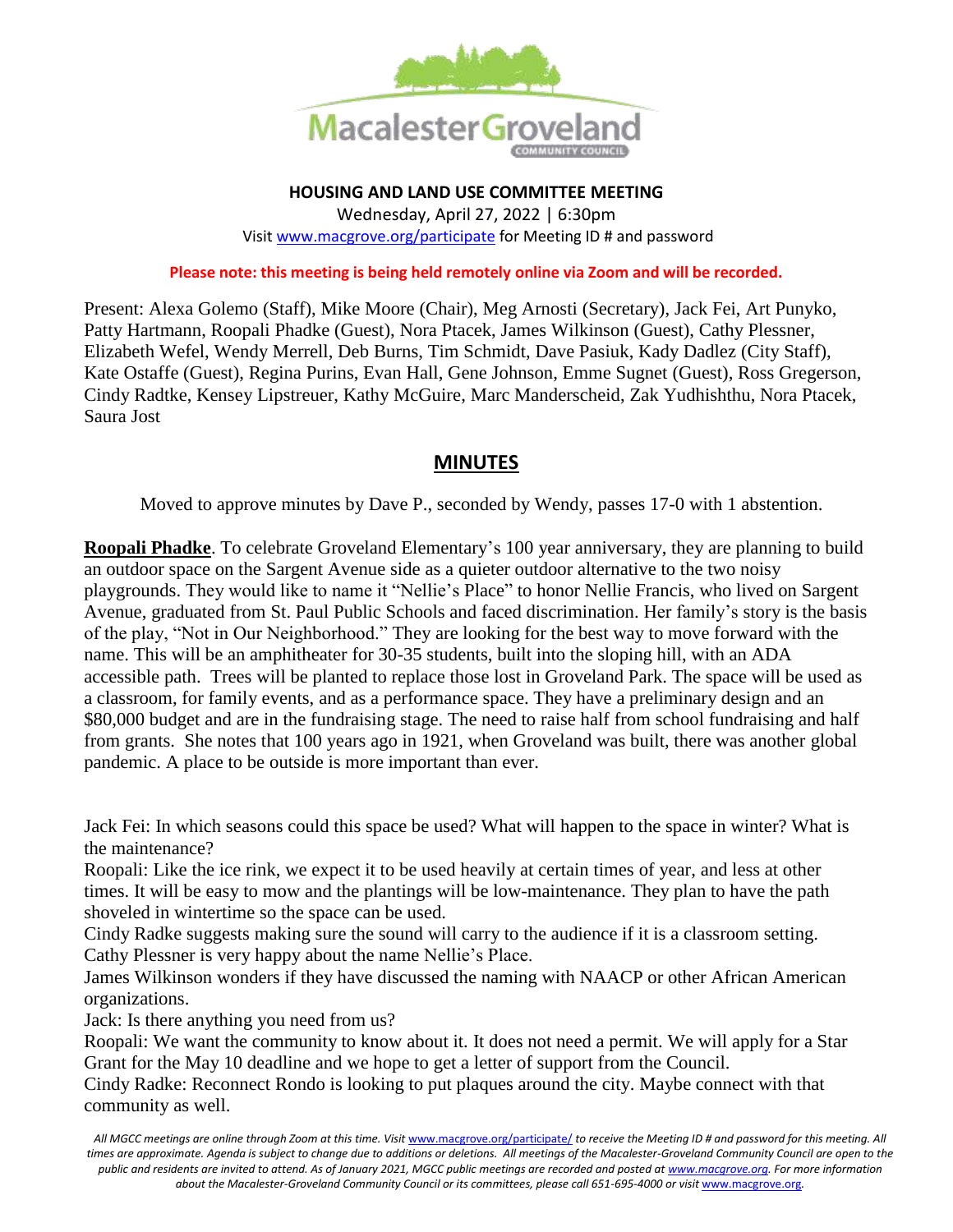

Evan Hall thinks it is a great project. He suggests that the drawings should make the location clearer, identify the species of the trees and mark the ADA accessible path. He hopes they get the Star grant. Elizabeth Wefel used to chair the Star board. She would love to see the HLU recommend this project. She suggests also talking with our City Council person. Roopali will follow through. Art suggests putting the seating capacity in the drawing.

Marc Manderscheid: Seems like an excellent opportunity to make use of land that is not used much at all. Could we go ahead and recommend this tonight? Makes a motion, Cindy seconds.

Heather: Can we request updates as the project moves along? Alexa will stay in touch with Roopali. Mike: It will be fun to see it when it is complete. Wendy: Let's have a meeting in it!

Motion to approve the use of this land at Groveland Elementary as an outdoor classroom (Marc M., Cindy R.). Passes unanimously 19-0.

## **Kady Dadlez: City Planner. Petition Requirement Zoning Study**.

See slides for more detail. The City is reviewing language that may result in unnecessary hurdles. Petitions are required in certain circumstances of nonconforming use or conditional use permits. This requirement was added 1975-1986. A waiver of petitions was applied during the pandemic but expired in March. Petitions give neighbors some control over land use, but gathering signatures can be very difficult.

The rationale for amending or eliminating the requirement is that checks and balances are already in place, and other findings in the zoning code must still be met. Requiring a petition results in delays, and there is the hurdle of getting signatures. People may not sign petitions due to racism or competition.

Among the reasons not to amend are that petitions enable property owners some control over land uses and force applicants to talk with neighbors. Some ideas for amending include reducing the percentage of signatures needed or only requiring owner-occupied properties. However, these ideas do not address nonresponsive owners, trouble with reaching condominium owners, racist or competitive motives not to sign.

Staff believes it should be eliminated, not amended. This proposal was released on April 1 and is open for comment.

Art: In favor of streamlining. Early notification should have a timeline, e.g. 30 day minimum notice to avoid last-minute requests.

Zak: Appreciates the analysis that unelected neighbors may gain undue influence with petitions. Kady: One example is that the Commodore restaurant on Western wanted to apply for a nonconforming use permit but could not get the signatures.

Regina's gut reaction is why can't it be limited to owner-occupied homes? Does not like the idea of homeowners being left out of the process. At least give homeowners a chance to respond.

Cindy sees the problems with petitions. But improving the community voice is important. Would want to work to codify more public opinion, requirement to go to the Community Council, etc.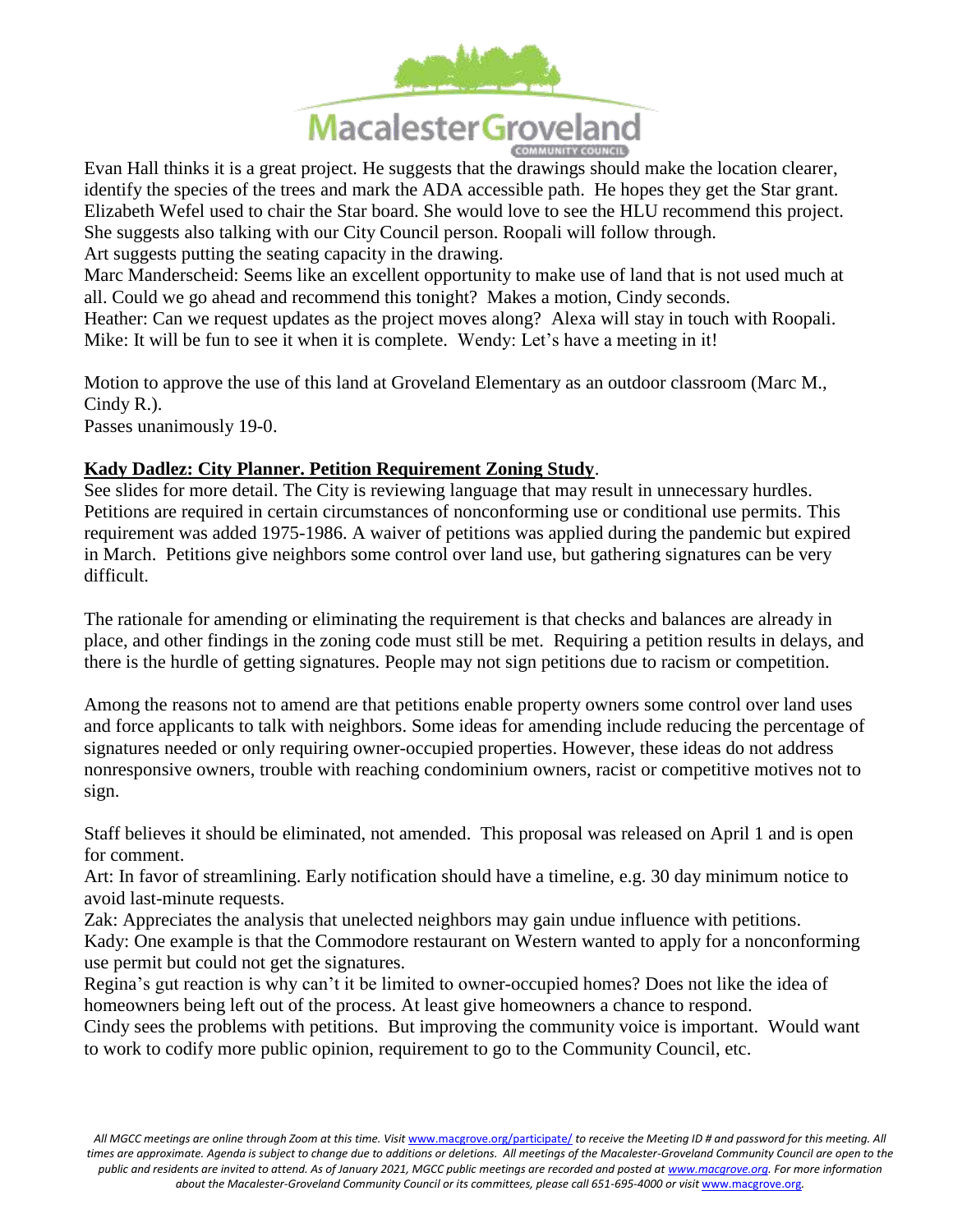

Heather: Would like people to come to the District Council, since meeting dates are publicly available. Is not comfortable eliminating their input. Recognizes the difficulty of getting signatures and seeks other solutions.

Elizabeth: The petition process is complicated, but owners should be given notice and a chance to participate. Notes that condo owners are also homeowners.

Jack: 60 days is set by state law. Is in favor of anything that simplifies. Notes that any condition that requires a petition would also require a variance and he is in favor of eliminating the petition requirements.

Marc: The city is going too far. For example, 2139 Goodrich is a duplex built in 1920 in the middle of an R3 neighborhood. A developer proposed to turn a 4-bedroom building into 12 bedroom building. There is still a place for the petition requirements. It would require developers to go to people and talk to them. Suggests retaining the petition requirement in R1-R4 Zoning districts but eliminating it in other instances.

Kady: May 13 is the public hearing. It is open for comments until 4:30 on Monday, May 16.

Evan Hall: nonconforming use has to go through a similar process as a variance, correct?

Kady. Variances go to the board of zoning appeals, whereas nonconforming use permits go to Planning. Regina: What if homeowners cannot attend a public meeting? The only way they could voice an opinion would be through the petition.

Kady: testimony can be provided in person or in writing.

Zak makes a motion that the Committee recommend approval of eliminating the petition requirement. Jack seconds.

Art: Suggests a friendly amendment to the motion to codify a 30-day notice of application to District Council. Zak accepts.

Marc suggests a friendly amendment to eliminate the petition requirement for all zones except R1-R4 (residential) districts. Heather seconds Marc's amendment. Zak rejects the amendment.

Elizabeth is opposed to Marc's amendment, as it fundamentally changes Zak's motion.

Regina: Supports Marc's amendment.

Nora is not in favor of Marc's amendment. Anti-renter and racist attitudes could still prevail.

Motion to amend the original motion to include language excluding  $R1 - R4$  zoning from the elimination of the petition requirements (Marc M., Heather H).

Vote: 9 aye, 10 nay. Marc's amendment fails.

Motion to approve eliminating the petition requirements for non-conforming use and conditional use applications as stated in the Zoning Study of Consent Petition Requirements for Certain Zoning Applications, with the addition of a requirement for 30-day notice to the district council (Zak Y., Jack F).

Original motion by Zak: 12 aye, 7 nay. Motion passes.

Several against the amendment say that the City should see the division of votes.